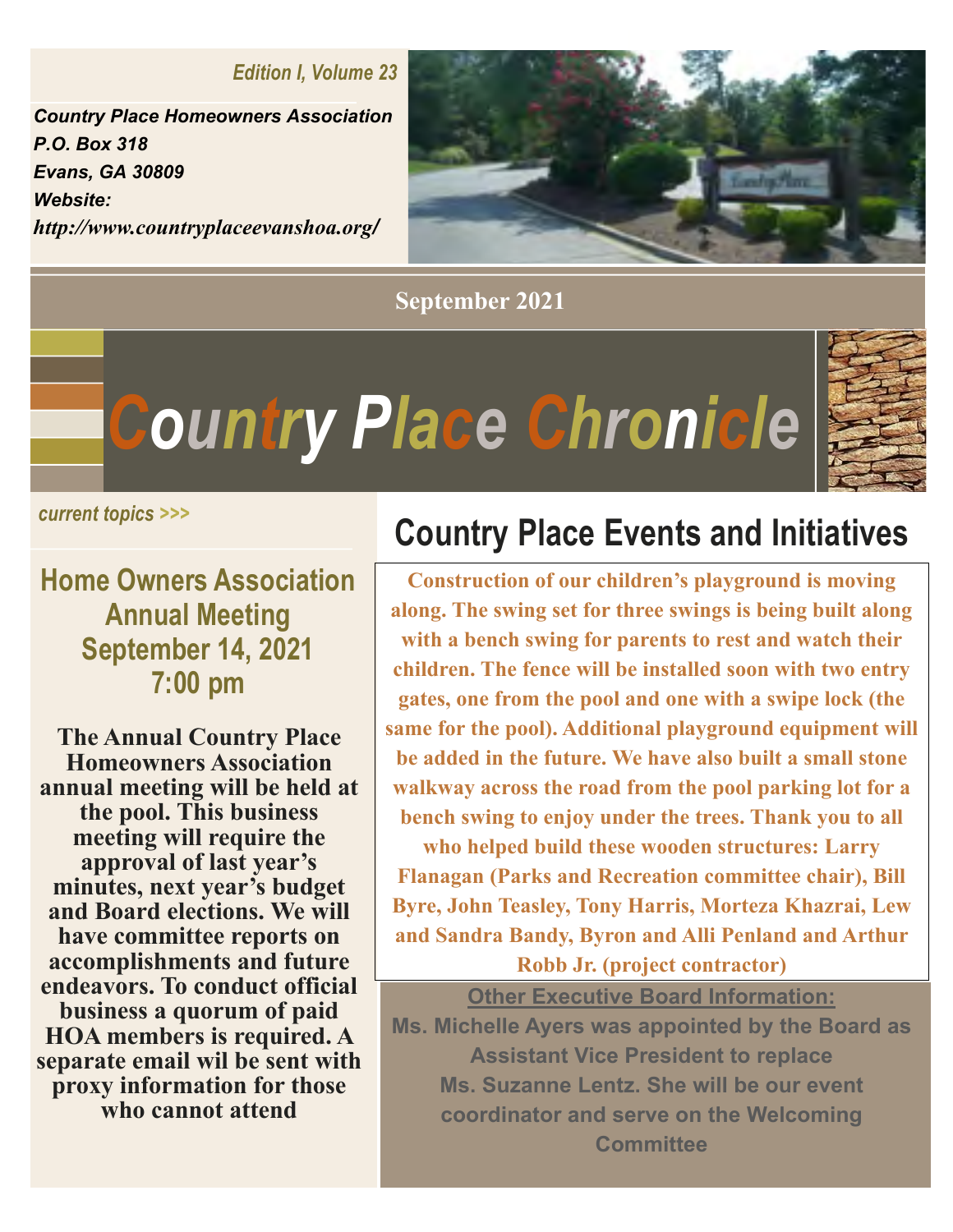# **Country Place Pool Season**<br>- 2021-

**We have 76 Country Place pool registrations and 49 outside pool members New pool lounge chairs have been very well received. We do have some of the old lounge chairs left. They can be purchased for \$10 or less. This year we are allowing group parties (for Country Place residents) to be booked in advance. Contact Pool Managers** 



**Many thanks to Byron and Alli Penland for their hard work leading this enjoyable pool season**



**Unprecedented number of Home Sales:**

*This year 16 homes have been sold and another 6 are currently for sale.* 



# **Creating Curb Appeal**

The following subjects are things that make our neighborhood appealing to new home buyers.

#### **(1)Trees are One of Our Neighborhood's Treasures:** We need to be mindful in how we cut our trees. Please contact

the Architectural Control Committee, covenant@countryplaceevanshoa.org prior to cutting any trees.

Tree trimming is allowed without approval. Refer to Article II Section 9 in old covenants and Article 10: section (h) in the new covenants on trees.

https://www.countryplaceevanshoa.org/covenants/.

Both covenants prohibit cutting trees without the approval of the Committee.

#### **(2)Home and Property Maintenance:**

Keep your homes looking good. Common concerns are replacing missing shutters and repairing broken ones, multiple parked cars on the street, **boats and trailers** seen from the road, and weeds along your curb and full gutters of debris.

**(3)Reminder to dog walkers** to carry a plastic bag and pick up dog remains deposited on street or on other homeowner's lawns**.**